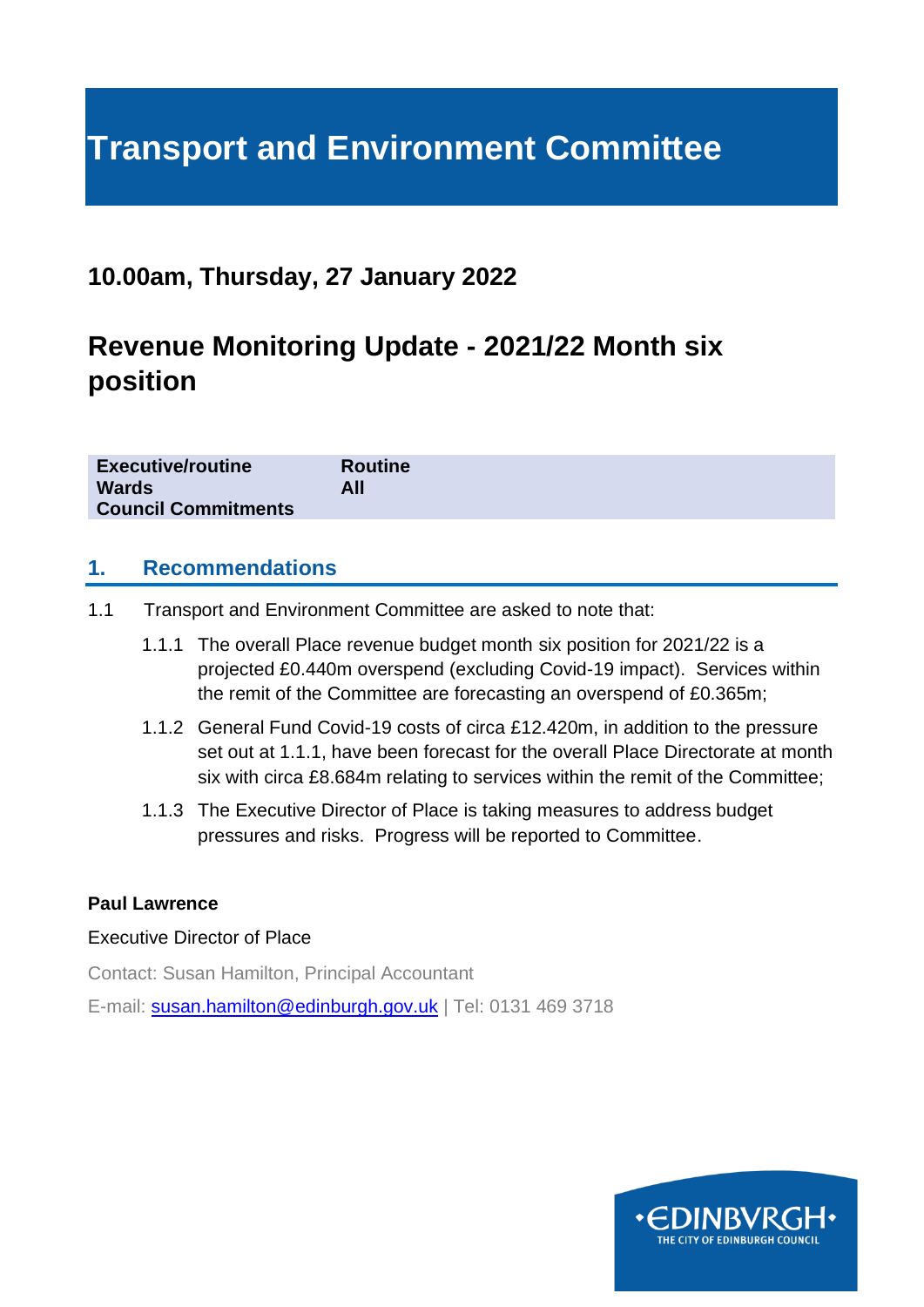**Report**

## **Revenue Monitoring Update –2021/22 Month six position**

#### **2. Executive Summary**

- 2.1 This report provides an update on financial performance regarding revenue budgets; 2021/22 forecast at month six for the services within the remit of this Committee.
- 2.2 The 'business as usual' forecast position, excluding Covid-19 impact, is an improvement of circa £1.1m from that reported to Committee at month five. The projected overspend at month six is £0.440m for Place Directorate, of which £0.365m relates to services within the remit of this Committee.
- 2.3 The forecast position in respect of Covid-19 impact is a cost of £12.420m for Place Directorate and £8.684m for services within the remit of the Committee. This forecast overall is largely in line with that previously reported at month five.

#### **3. Background**

- 3.1 The total 2021/22 approved net General Fund (GF) revenue budget for the Place Directorate is £52.667m after adjusting for income from other parts of the Council, external grants and other income. This budget is net of £4.346m of savings approved by Council in February and May 2021 and includes residual pressure funding of £5.800m and service investment funding. The stated net budget and reported financial performance does not reflect changes to the Council's structure which are in progress. This will be addressed in future reporting as appropriate.
- 3.2 This report provides an update on financial performance regarding revenue budgets; 2021/22 forecast at month six for services within the remit of this Committee. A separate report to the Council's Finance and Resources Committee on [9 December](https://democracy.edinburgh.gov.uk/documents/s41151/7.2%20-%20Capital%20Monitoring%20202122%20-%20Month%20Six%20Position.pdf) 2021 set out the projected position on the Capital Investment Programme.
- 3.3 Covid-19 identified net costs have been separated from 'business as usual' net expenditure in order to facilitate understanding of the drivers of risks, cost pressures and mitigating actions where applicable.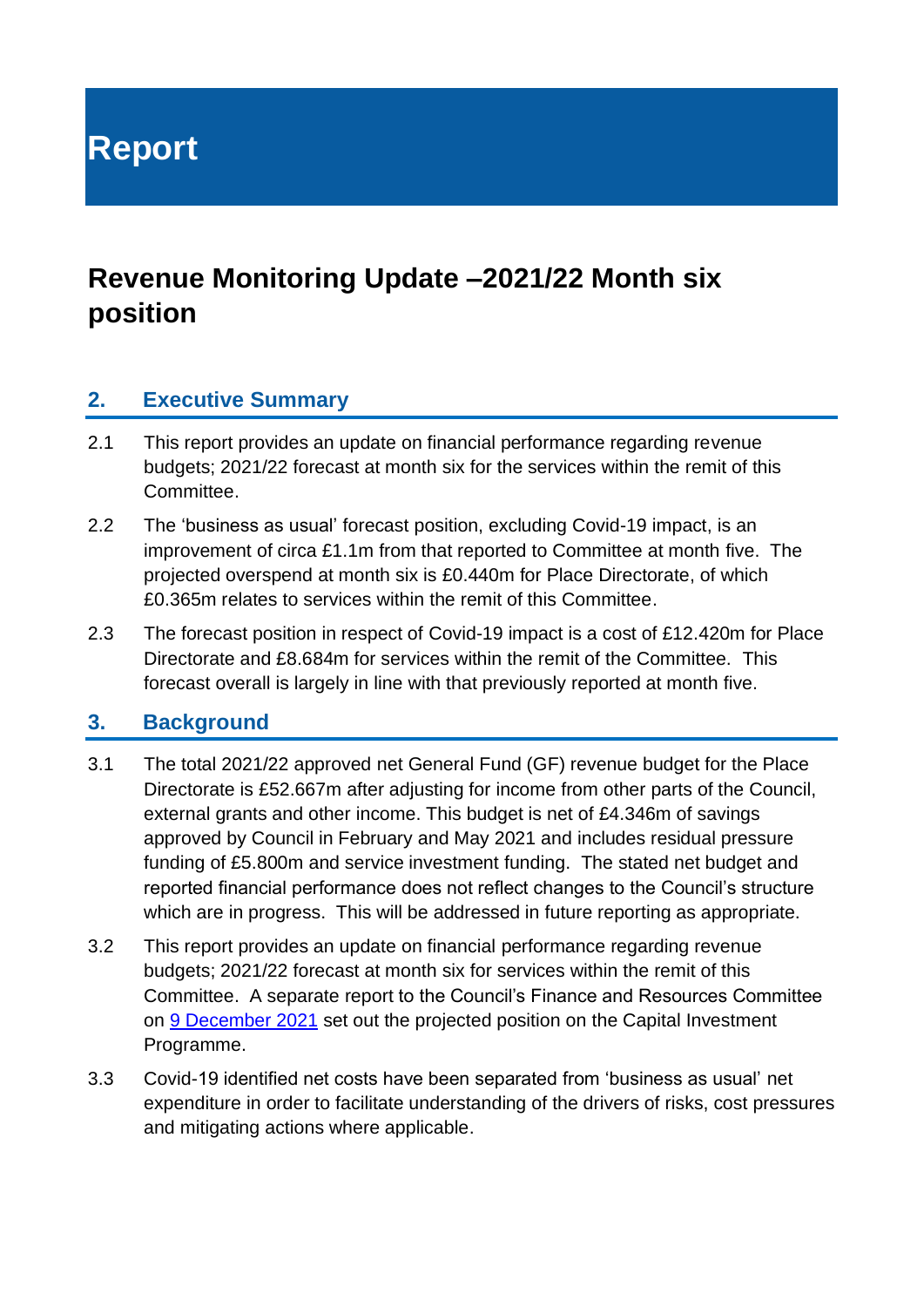## **4. Main report**

#### **Place Directorate – 2021/22 Month Six Forecast**

- 4.1 A suite of assumptions has been applied to the 2021/22 forecast in terms of service adaptation public health guidance. These will continue to be monitored and reported at regular intervals as part of the risk assessment undertaken on the budget management strategy.
- 4.2 As stated in paragraph 3.1, residual pressure funding was awarded to services to address specific legacy pressures. The impact of this on services within the remit of this Committee is £3.023m of investment to reset the operating budget. This is summarised within Appendix 1. At this juncture, the combination of this and the execution of management plans are assessed to be adequate to manage the associated legacy budget risk.
- 4.3 At month six, there has been an improvement of circa £1.1m composite 'business as usual' position across Place Directorate from that reported at month five. This follows the half year review which has been undertaken and now means the forecast overspend has reduced to £0.440m (excluding Covid-19) impacts. This relates to identified but as yet unmitigated emergent pressures. The elements which are pertinent to this Committee are a £0.365m overspend which includes but is not limited public safety measures on Calton Road.
- 4.4 At month six, Covid-19 costs across Place Directorate have been forecast at £12.420m with £8.684m relating to services within the remit of this Committee (see Appendix 2). The largest component of this relates to lost parking income, although as the financial year progresses there are signs of recovery which will be closely monitored.
- 4.5 The positions set out in this report are incorporated into the overall balanced budget position projected for the Council, as reported to Finance and Resources Committee on [9 December](https://democracy.edinburgh.gov.uk/documents/s41150/7.1%20-%20Revenue%20Budget%20Monitoring%20202122%20month%20six%20position.pdf) 2021.

#### **2021/22 Budget – Approved Savings Delivery**

4.6 The approved budget savings for Place Directorate in 2021/22 total £4.346m, of which £2.509m relates to services within the remit of this Committee. A BRAG assessment has been undertaken of the savings delivery risk by the Place Senior Management Team (SMT) and a summary of the savings relevant to this Committee is shown in Appendix 3. As can be seen, there are no savings at 'black' or 'red' with 19% at 'amber' and 81% at 'green'.

#### **2021/23 Budget – Approved Service Investment**

4.7 As part of the decisions made by Council on 27 May 2021, Elected Members approved service investments totalling £12.8m in respect of Place Directorate services. Of this, £9.671m relates to services within the remit of this Committee and a further £1.559m of investment which in part relates to services within the remit of this Committee. The investments, RAG analysis and status narrative is shown within Appendix 4. Of the £9.671m, 5% has been assessed as 'red', 84% at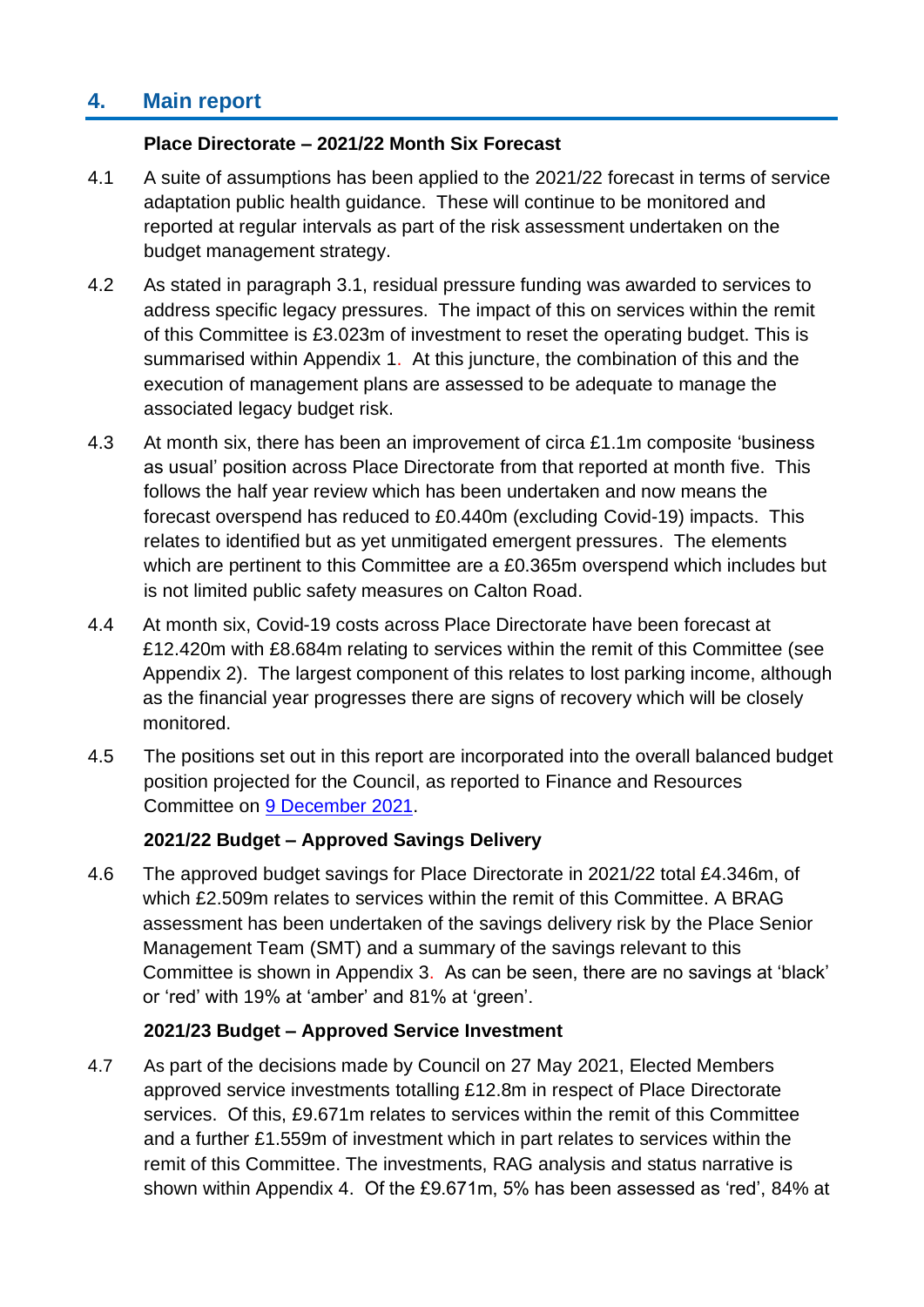'amber' and 11% at 'green' as at month six. It is expected that this assessment will incrementally improve as implementation is rolled out.

## **5. Next Steps**

- 5.1 The Place Directorate is committed to delivering mitigating management action to address identified emergent budget pressures and risks on an ongoing basis and will continue to report on progress towards the delivery of a balanced budget.
- 5.2 In addition to the introduction of realigned budgets and half-year reviews, a more strategic approach is being implemented in terms of budget management. Place SMT is looking to the 2022/23 budget management strategy as part of a rolling process not confined to the current financial year.
- 5.3 The forecast costs in relation to Covid-19 can currently be contained within existing Council budgets, however Place SMT will continue to monitor changes in public health guidance and budgetary impacts and report impacts as appropriate.

## **6. Financial impact**

6.1 The Council's Financial Regulations set out Executive Directors' responsibilities in respect of financial management, including regular consideration of their service budgets. The position set out in the report indicates pressures emerging within the Place Directorate which require to be addressed.

## **7. Stakeholder/Community Impact**

7.1 Consultation was undertaken as part of the budget setting process.

## **8. Background reading/external references**

8.1 None.

## **9. Appendices**

- 9.1 Appendix 1 Place Directorate: 2021/22 Budget Residual Pressures Funding Services within the remit of Transport and Environment Committee.
- 9.2 Appendix 2 Covid-19 2021/22 Related Increases in expenditure and losses of income.
- 9.3 Appendix 3 Place Directorate: 2021/22 Month Six Approved Savings Assessment - Services within the remit of Transport and Environment Committee.
- 9.4 Appendix 4 Place Directorate: 2021/22 Month Six Approved Investment Assessment – Services within the remit of the Transport and Environment Committee.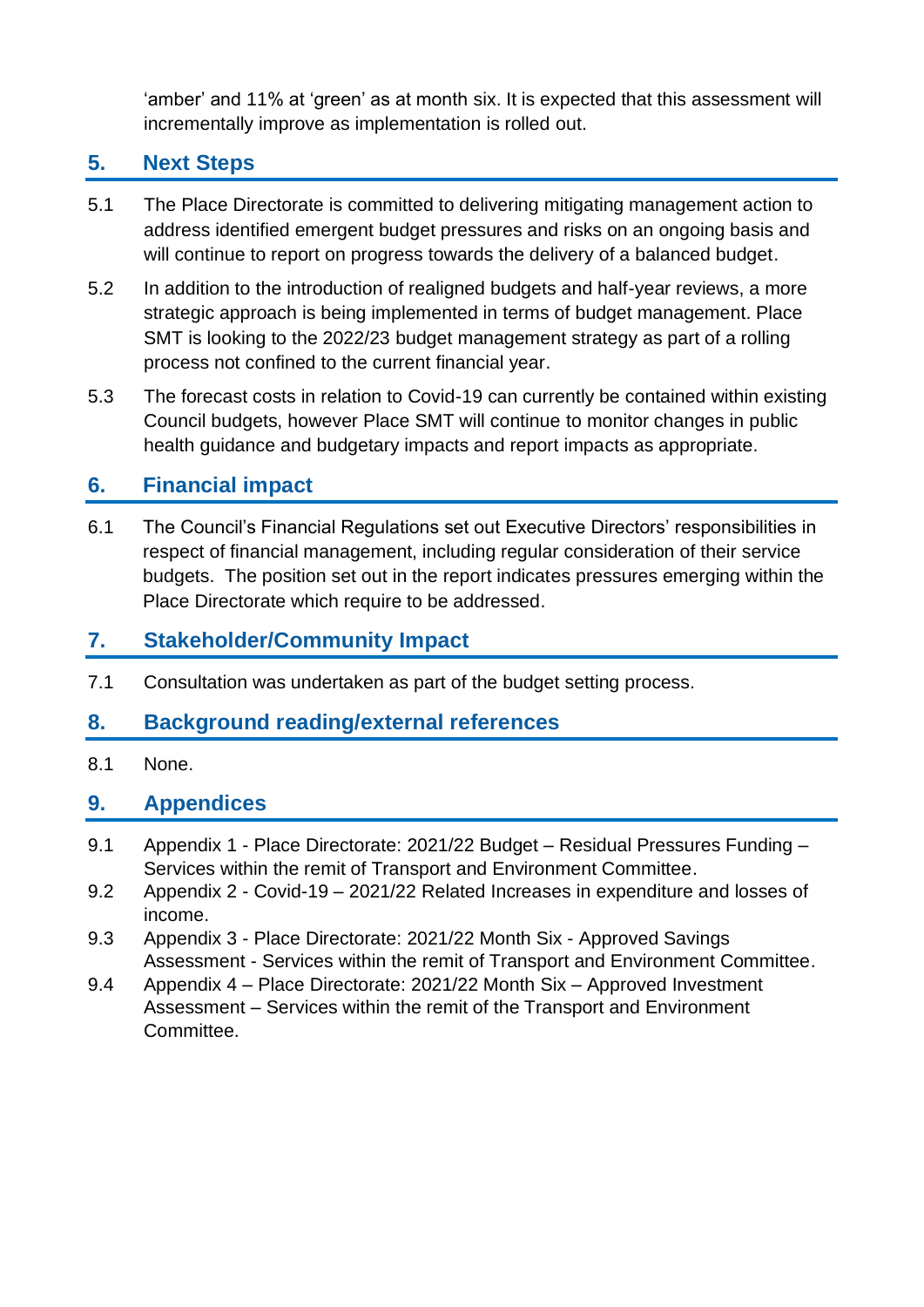**Appendix 1 – Place Directorate: 2021/22 Budget – Residual Pressures Funding – Services within the remit of Transport and Environment Committee**.

| 2021/22 Budget<br>Approved Residual Pressure Service Funding - Transport and<br><b>Environment Committee</b> | Em      |
|--------------------------------------------------------------------------------------------------------------|---------|
| <b>Waste and Cleansing</b>                                                                                   | 2.380   |
| <b>Scientific, Bereavement and Registration</b>                                                              | 0.320   |
| <b>Strategic Transport</b>                                                                                   | 0.790   |
| <b>Fleet</b>                                                                                                 | 0.250   |
| Estimated underspends in service areas - netted off                                                          | (0.717) |
| <b>Net Total</b>                                                                                             | 3.023   |

**Appendix 2 – Covid-19 – 2021/22 Related Increases in expenditure and losses of income.**

| Area                          | <b>Description</b>                                                                                                           | <b>Actual Cost</b><br>£m |
|-------------------------------|------------------------------------------------------------------------------------------------------------------------------|--------------------------|
| <b>Parking</b>                | Reductions in parking income                                                                                                 | 5.561                    |
| Waste and<br><b>Cleansing</b> | Provision for additional costs / greater than normal waste<br>tonnages                                                       | 1.393                    |
| <b>Other</b>                  | Reductions in income; cruise liner berthing, tables and<br>chairs permits, enforcement, Bus Station, scientific<br>services. | 1.730                    |
|                               |                                                                                                                              | 8.684                    |

**Appendix 3 – Place Directorate: 2021/22 Month Six - Approved Savings Assessment - Services within the remit of Transport and Environment Committee**.

| <b>2021/22 Budget</b><br><b>Approved Saving</b><br><b>Transport and Environment</b><br><b>Committee</b> | Green<br>£m      | <b>Amber</b><br>Em | <b>Red</b><br>£m | <b>Black</b><br>£m | <b>Total</b><br>Em |
|---------------------------------------------------------------------------------------------------------|------------------|--------------------|------------------|--------------------|--------------------|
|                                                                                                         | <b>Delivered</b> | In Progress        | <b>Difficult</b> | <b>At Risk</b>     |                    |
| <b>Depots and Yards</b>                                                                                 | 0.210            |                    |                  |                    | 0.210              |
| <b>Parking Action Plan Ph2</b>                                                                          | 0.520            |                    |                  |                    | 0.520              |
| <b>Cashless Parking</b>                                                                                 | 0.150            |                    |                  |                    | 0.150              |
| <b>Garden Waste Uplift</b>                                                                              | 0.160            |                    |                  |                    | 0.160              |
| <b>Fees &amp; Charges</b>                                                                               |                  | 0.379              |                  |                    | 0.379              |
| <b>Scientific &amp; Bereavement</b>                                                                     |                  | 0.090              |                  |                    | 0.090              |
| Asset life reprofiling (roads,<br>infrastructure; 2021/22 only)                                         | 1.000            |                    |                  |                    | 1.000              |
| Total                                                                                                   | 2.040            | 0.469              | $\blacksquare$   |                    | 2.509              |
| % of Total Savings                                                                                      | 81%              | 19%                |                  |                    | <b>100%</b>        |